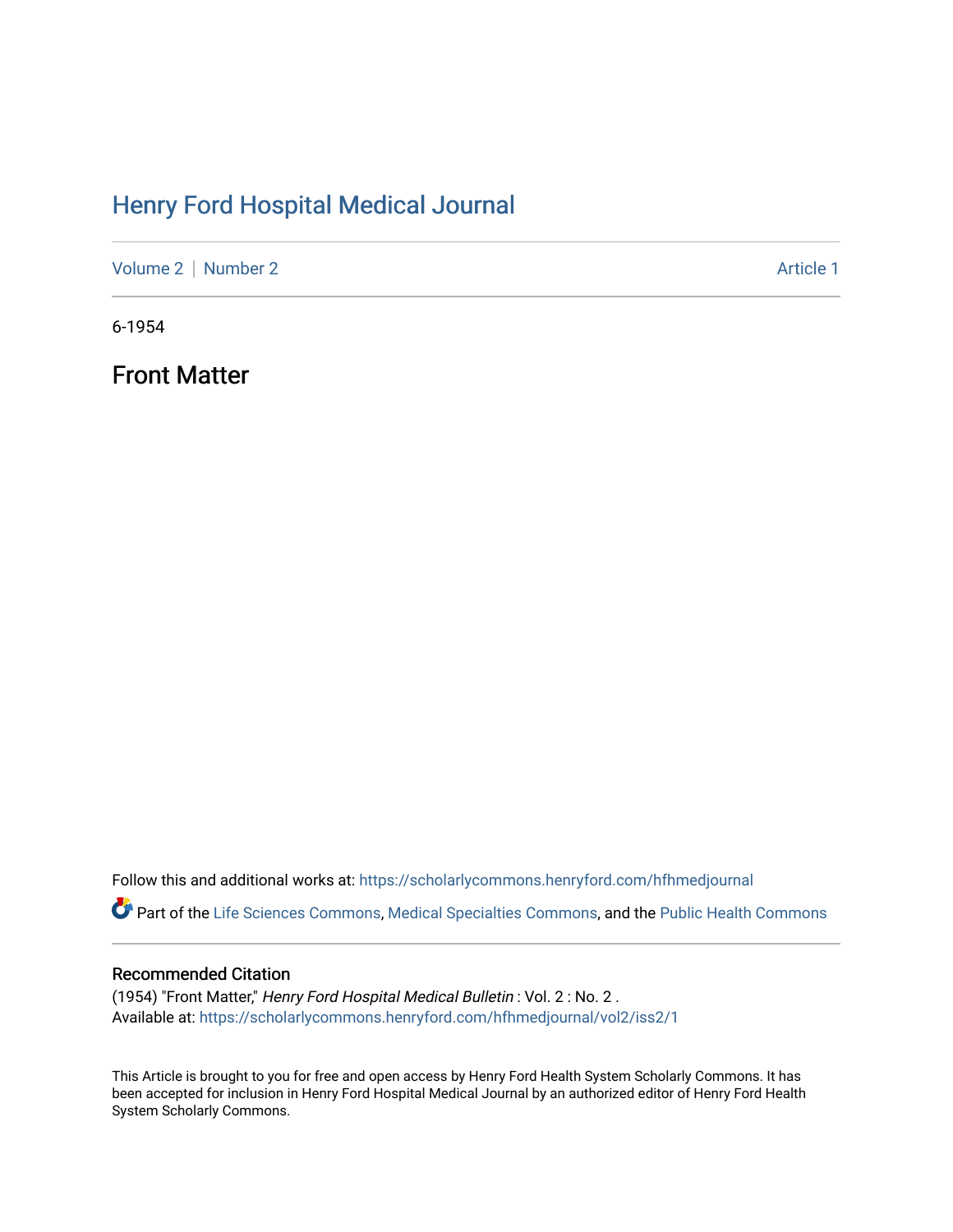# Henry Ford Hospital Medical Bulletin

No. 2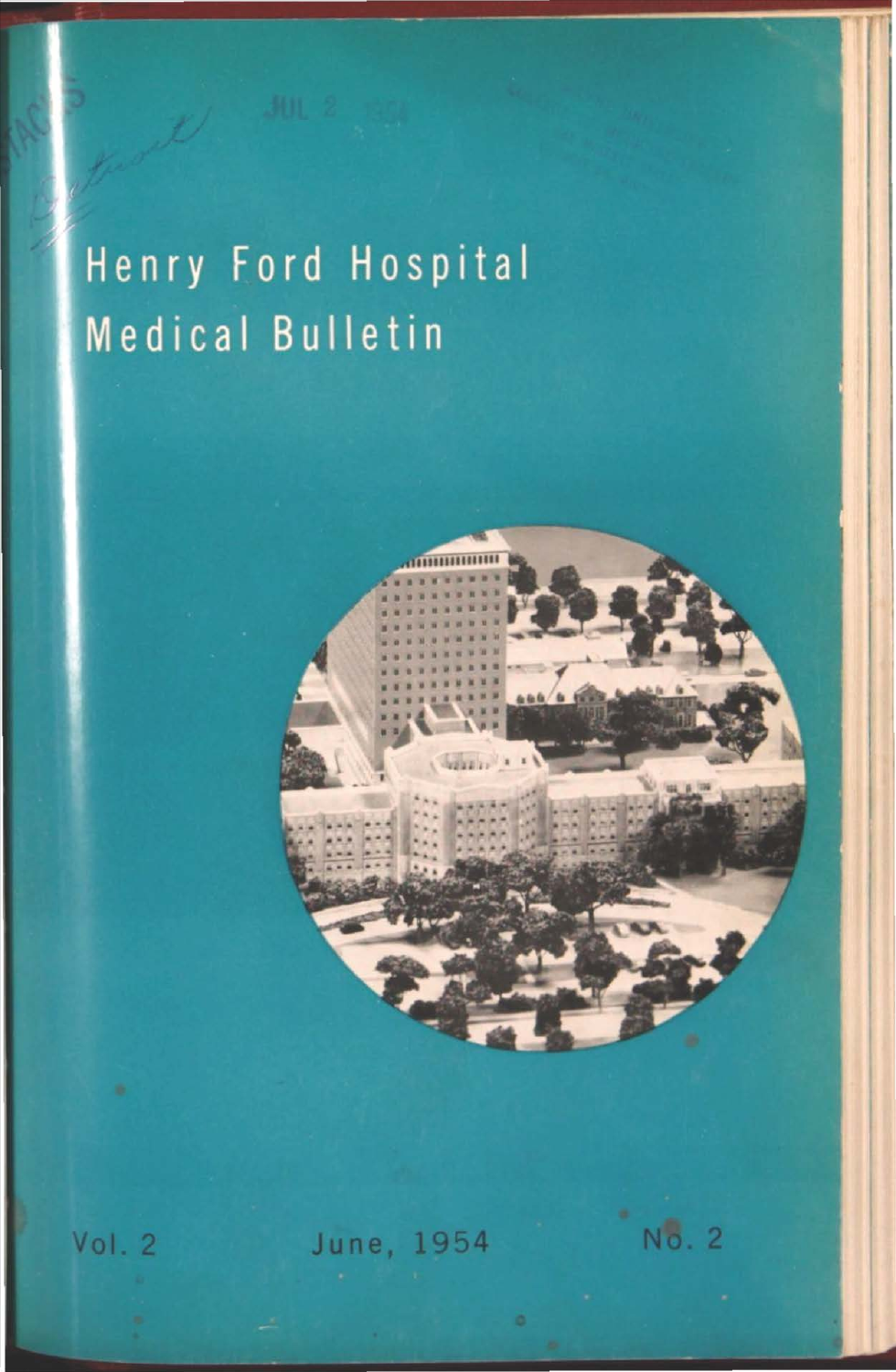#### **CONTENTS**

|  | 1. Plasma Fibrinogen and Surgical Trauma                                                                                                          | 44 |
|--|---------------------------------------------------------------------------------------------------------------------------------------------------|----|
|  | C. PAUL HODGKINSON, M.D., PAUL W. PIFER, M.D. and<br>DONALD G. REMP, Ph.D.                                                                        |    |
|  | 2. Arthritis of the Temporomandibular Joint; Diagnosis and Management<br>DON H. BELLINGER, D.D.S.                                                 | 56 |
|  | 3. The Meaning of Psychosomatic Medicine<br>LAURIE C. DICKSON, JR., M.D.                                                                          | 68 |
|  | 4. Suction Tube for Fistulae<br>JAMES BARRON, M.D. and LAURENCE S. FALLIS, M.D.                                                                   | 71 |
|  | 5. Punch Press Injuries to the Hand<br>ROBERT H. CLIFFORD, M.D.                                                                                   | 73 |
|  | 6. Conservative Management of Diabetic Foot Complications<br>WILLIAM L. LOWRIE, M.D., W. EARL REDFERN, M.D. and<br>BROCK E. BRUSH, M.D.           | 79 |
|  | 7. The Involvement of Joints of the Extremities Following Trauma in Other<br>Areas<br>JOHN LYFORD, III, M.D.                                      | 86 |
|  | 8. New Techniques in Ptosis Surgery<br>ROBERT A. SCHIMEK, M.D.                                                                                    | 89 |
|  | 9. The Total and Permanent Disability Problem<br>LOUIS J. STEINER, M.D.                                                                           | 96 |
|  | 10. Abstracts of Recent Publications of the Professional Staff of the Henry<br>Ford Hospital and the Edsel B. Ford Institute for Medical Research | 99 |